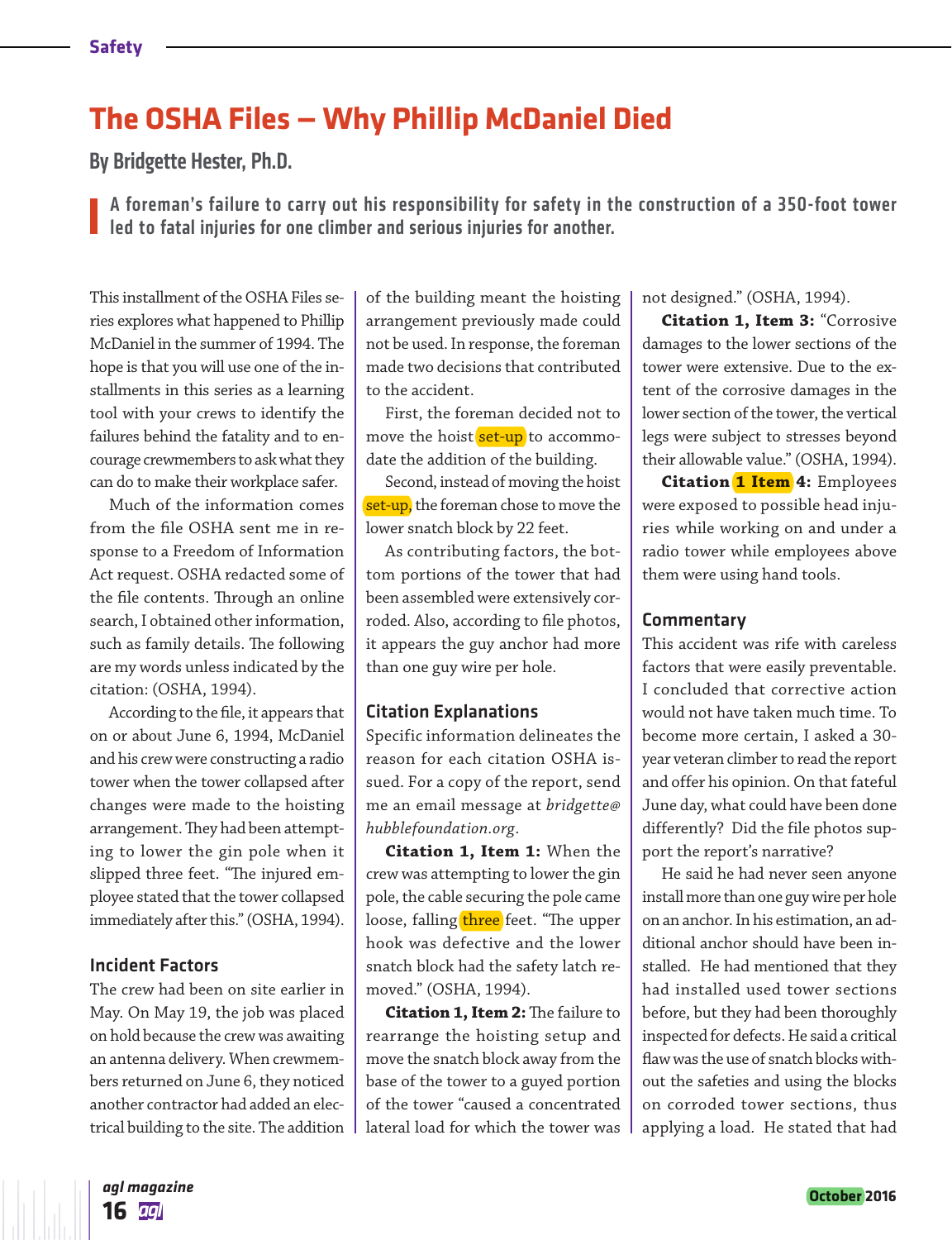#### **The OSHA Files** Phillip McDaniel: June 6, 1994

| <b>Pertinent Information:</b> |                                                                                                                   |
|-------------------------------|-------------------------------------------------------------------------------------------------------------------|
|                               |                                                                                                                   |
|                               |                                                                                                                   |
|                               |                                                                                                                   |
|                               |                                                                                                                   |
|                               |                                                                                                                   |
|                               |                                                                                                                   |
|                               | the author.                                                                                                       |
|                               |                                                                                                                   |
|                               |                                                                                                                   |
|                               |                                                                                                                   |
|                               |                                                                                                                   |
|                               | Company Years in Business: <i></i> Established in 1996, but the company has dissolved (source: AlabamaCorporates) |
|                               |                                                                                                                   |
|                               |                                                                                                                   |
|                               |                                                                                                                   |
|                               |                                                                                                                   |
|                               |                                                                                                                   |
|                               |                                                                                                                   |
|                               |                                                                                                                   |
|                               |                                                                                                                   |
|                               |                                                                                                                   |
|                               |                                                                                                                   |
|                               |                                                                                                                   |
|                               |                                                                                                                   |
|                               |                                                                                                                   |

installed heel blocks high on a tower to rig over obstructions, such as shelters, but he said that higher the blocks apply a stronger the lateral force to the tower section, force that the structure is not built to withstand.

"Even with all the faults listed, such as structure corrosion, incorrect guy anchorage on the first tier and the missing safeties on the blocks, I believe the crewmembers would have been OK if they would have applied general rigging practices," the veteran climber said. "Since the installation of the shelter required the rigging to be adjusted, the foreman should have had the crew fasten the gin pole to the tower temporarily, pulled slack in the jump and load line of the gin pole and hoist, and then repositioned the hoist and lower block (the heel). If he had done that, the block would still have been at the base of the tower as it should be, but you would have had less stress to the

tower structure at this point while applying lateral force. From this point, they could have proceeded to lower the gin pole without incident."

He said that had the crew taken these steps, the tower would not have collapsed. It would have taken an hour to an hour and a half for a four-man crew to take these steps, according to the climber.

I am glad the climber called attention to the corroded lower sections because